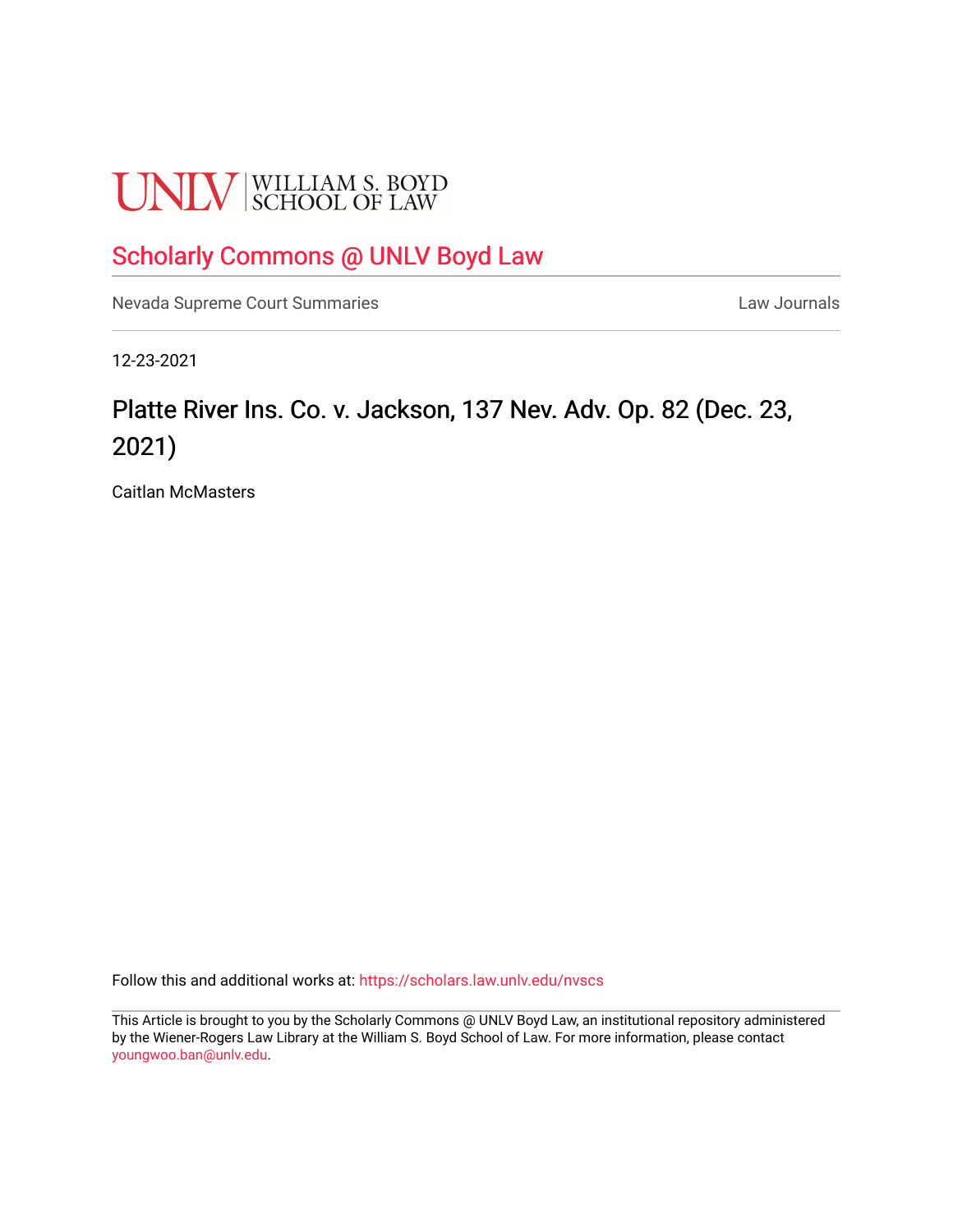#### *Platte River Ins. Co. v. Jackson*, 137 Nev. Adv. Op. 82 (Dec. 23, 2021)<sup>1</sup>

#### DEBTOR RIGHTS: THE WILDCARD EXEMPTION CAN BE STACKED WITH ANOTHER EXEMPTION UNDER NRS 21.090(1) **Summary:**

The Nevada Supreme Court considered whether a judgment debtor can claim a "wildcard exemption" from execution under NRS  $21.090(1)(z)$  to protect earnings not already exempted by NRS 21.090(1)(g). The Court noted that the phrase "not otherwise exempted" applied to personal property, including earnings, that were not wholly exempt under NRS 21.090. Therefore, the Court affirmed the holding of the district court that the wildcard exemption can be used to protect *any* personal property, including enumerated property, that is not fully exempted by another subsection.

#### **Background:**

After obtaining a judgment against Susan Jackson and her husband Lance, Platte River Insurance Company tried to collect the judgment by garnishing Susan's earnings. In response, Susan claimed two exemptions for her earnings: (1) the "earnings exemption" that protects seventy-five percent of her after-tax wages;<sup>2</sup> and (2) the "wildcard exemption" that can be used to exempt up to \$10,000 of non-exempt personal property. <sup>3</sup> Platte River Insurance Company argued that the "wildcard exemption" did not apply to Susan's wages.

The district court held that Susan's non-exempt wages were considered personal property, so the wildcard exemption applied to up to \$10,000 of Susan's wages not protected under the earnings exemption. The district court noted that Platte River could collect on Susan's

<sup>&</sup>lt;sup>1</sup> By Caitlan McMasters.

<sup>2</sup> NEV. REV.STAT. § 21.090(1)(g) (2021).

<sup>&</sup>lt;sup>3</sup> Nev. Rev. Stat. § 21.090(1)(z) (2021).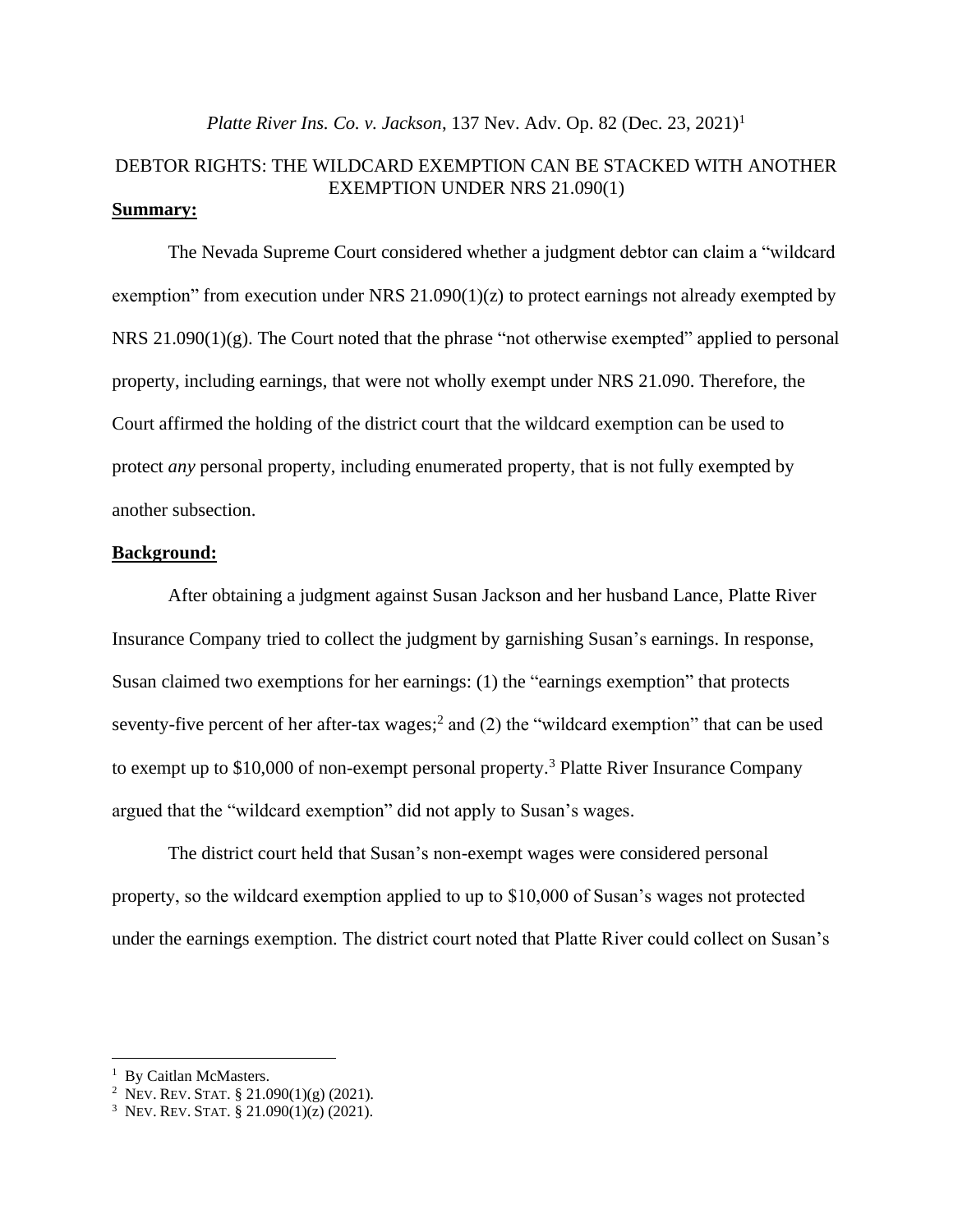non-exempt income if it exceeded \$10,000 during the 180-day garnishment period, but otherwise granted Susan's claims of exemption. Platte River appealed this decision.

#### **Discussion:**

#### *The language of NRS 21.090(1)(z) unambiguously permits a debtor to use the wildcard exemption on nonexempt earnings.*

The purpose of NRS 21.090 is to protect the debtor while also allowing the creditor to collect what is owed to them.<sup>4</sup> NRS 21.090(1)(z) is unambiguous because it has only one reasonable interpretation, so the Court must look to its plain meaning. The plain terms of NRS 21.090(1)(z) suggest that the statute protects *any* personal property that is not otherwise protected from seizure. The Court noted that it had not yet answered whether this statute can be used to supplement another enumerated exemption.

#### *The phrase "not otherwise exempt" refers to attachable, rather than enumerated, property.*

Platte River argued that the wildcard exemption cannot apply to another type of property enumerated in the statute. The Court is unpersuaded by this argument because the statute distinguishes between exempt and nonexempt property, not enumerated.

In the context of NRS 21.090, exempt and nonexempt personal property is not dependent on if the property is enumerated because some enumerated property is only partially exempt. For example, under the earnings exemption, only 75 percent of a person's disposable income is exempt, leaving the other 25 percent as attachable. Therefore, Platte River's interpretation would require the Court to consider enumerated property fully exempt under the wildcard exemption, but only partially exempt under a different exemption. The plain language of the statute allows the wildcard exemption to apply to any attachable personal property, including enumerated property that is not already fully exempt under NRS 21.090.

<sup>4</sup> Weinstein v. Fox (*In re* Fox), 129 Nev. 377, 379–80 (2013); *see* NEV. CONST. art. 1, § 14.